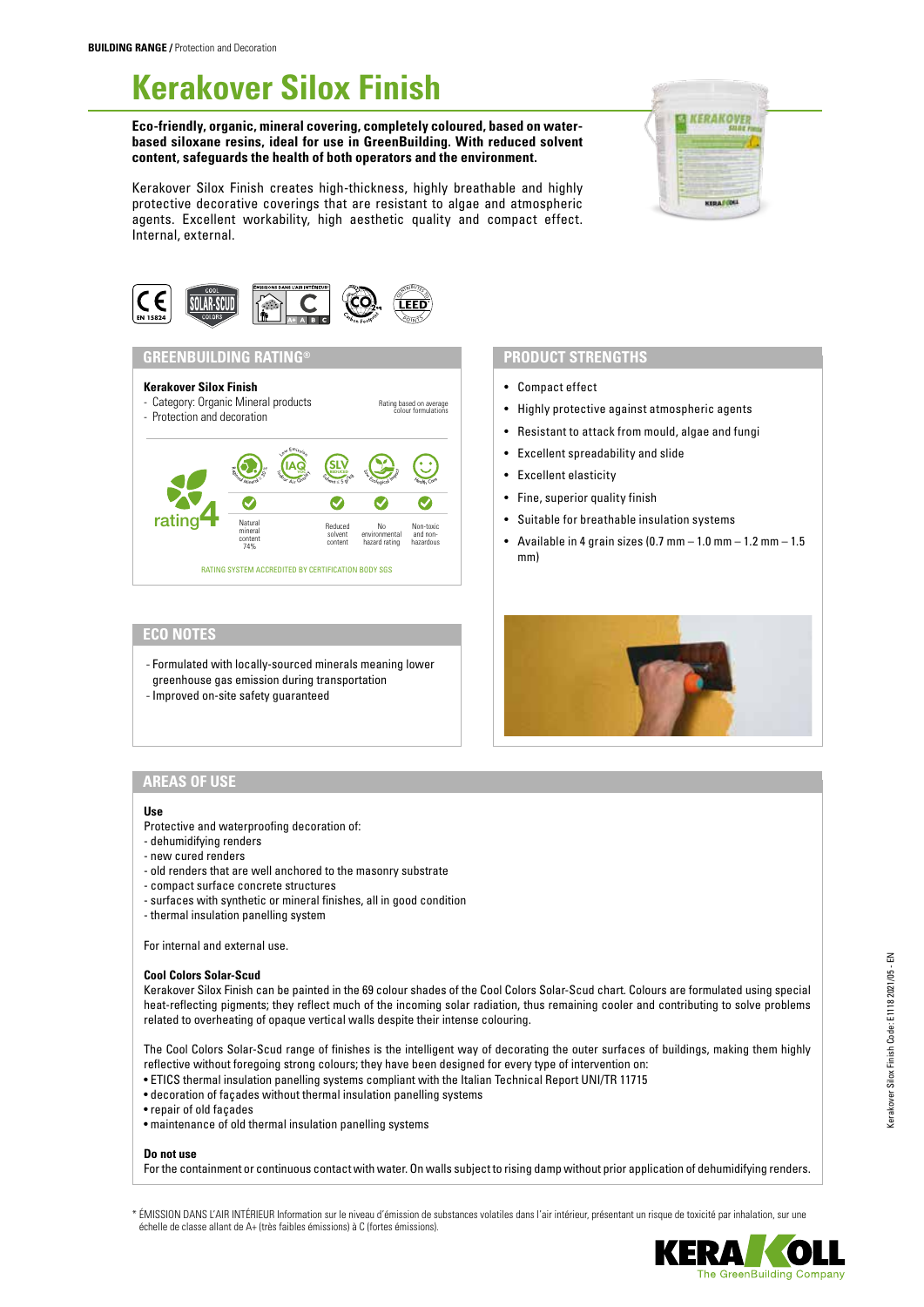## **INSTRUCTIONS FOR USE**

The instructions for use for applications in heat-insulating systems refer, where required, to the Italian Technical Report UNI / TR 11715 "Heat-insulating products for buildings - Design and installation of external heat-insulating systems (ETICS)".

#### **Preparation of substrates**

Surfaces to be decorated must be dry, well cured, not crazed and perfectly clean; all weakened parts, any layers of old paint which have begun to peel, dust and traces of parting compound must be removed. If necessary, apply the Kerakover Eco Silox Primer water-based primer on the surface to consolidate, even out absorption, and improve the adhesion of the next decorative cycle.

In KlimaExpert heat-insulating panelling systems, use Kerakover Eco Silox Fondo for grain size 1.0, 1.2 and 1.5. Kerakover Eco Silox Primer and Kerakover Eco Silox Fondo base coat may be coloured by adding up to 20% of Kerakover Eco Silox Pittura to obtain a coloured base before application of Kerakover Silox Finish fine plasters.

In the presence of old supports with limited cohesion, in which high levels of consolidation are required, apply one or two coats of Kerakover Acrilex Consolidante solvent-based stabilizing agent.

In the presence of deposits of mould or biodeteriorating agents, repair first with Kerakover Activ.

For the treatment of substrates other than those mentioned and for additional information on the types of intervention to be carried out, we recommend to consult Kerakoll's Guide to decorating and preparing substrates.

#### **Preparation**

Kerakover Silox Finish is ready-to-use. Always remix the product before application. If necessary, it can be diluted using water.

#### **Application**

Kerakover Silox Finish must be applied using a steel spreader in one or more coats on supports that are completely dry or with a residual humidity of not more than 6%, and must be finished using a plastic spreader.

The product must be applied with a stainless-steel spreader or trowel and finished with a plastic spreader. Iron spreaders may release traces of metal; over time and in case of bad weather, they may show signs of oxidation on the façade, altering the aesthetic appearance of the decorated surfaces.

Conditions required for decorating are ambient and substrate temperatures between +5  $^{\circ}$ C and +30  $^{\circ}$ C and a relative ambient humidity lower than 80%.

Leave at least 12 hours between the first and second coats.

Do not apply when the substrate is directly exposed to sunlight. After application, outdoor surfaces must be protected against rain and humidity until the film has dried completely, which normally occurs after approximately 48 hours .

In cases where different lots of coloured product are used, or when completing a job in which a tintometer has been used, it is advisable to mix the various quantities together so as to avoid slight differences in tone. Always restart application from a corner.

#### **Cleaning**

Residual traces of Kerakover Silox Finish can be removed from tools using water before the product hardens.

### **SPECIAL NOTES**

The colours shown in the sample charts are indicative and not binding. We therefore recommend testing the product onsite to check the exact colour and coverage that will be obtained.

Surfaces affected by rising damp must be treated first with a dehumidifying cycle.

Eliminate any type of water infiltration taking care to treat well in advance all the substrates concerned.

Clean and wash carefully the scaffolding boards, and eliminate any trace of surface dirt before applying the coloured covering. In case of wind or rain, dust, traces of ferrous metals or residues from the building site may be projected onto the still fresh decorated surface and stain it; stains can no longer be removed after the fine plaster has dried.

Arrange for appropriate protective coverings for scaffolding and always protect surfaces where the paint product will not be applied. High environmental humidity, condensation and the roughness of the substrate may encourage deposits of dust, spores and other nutrient sources and generate surface growth of micro-organisms that might modify the aesthetics of the finish.

For bright or intense shades, always evaluate their sensitivity to ultraviolet light, as indicated in the reference colour chart and in our GreenDesign software. This information is also provided in the documentation enclosed with the product samples, or in the documentation produced by the colour measurement department when sending the formulations requested.

Evaluate seasonal application conditions (different temperature and moisture conditions result in significant differences in paint drying and/or reaction times).

When applying the paint product to large surfaces, the application must stop in the vicinity of joints or guttering.

Subsequent supplies of product with the same colour code might show slight differences in shade. Always make sure you purchase a sufficient quantity to complete the work you are doing. When re-ordering the product, always indicate the batch code for the original supply.

Colours made with the special Cool Colors Solar-Scud pigments are available exclusively from the Kerakoll production site and can be ordered using the codes shown in the "Heat-reflecting finishes for external use" colour chart, referring to the dedicated price range.

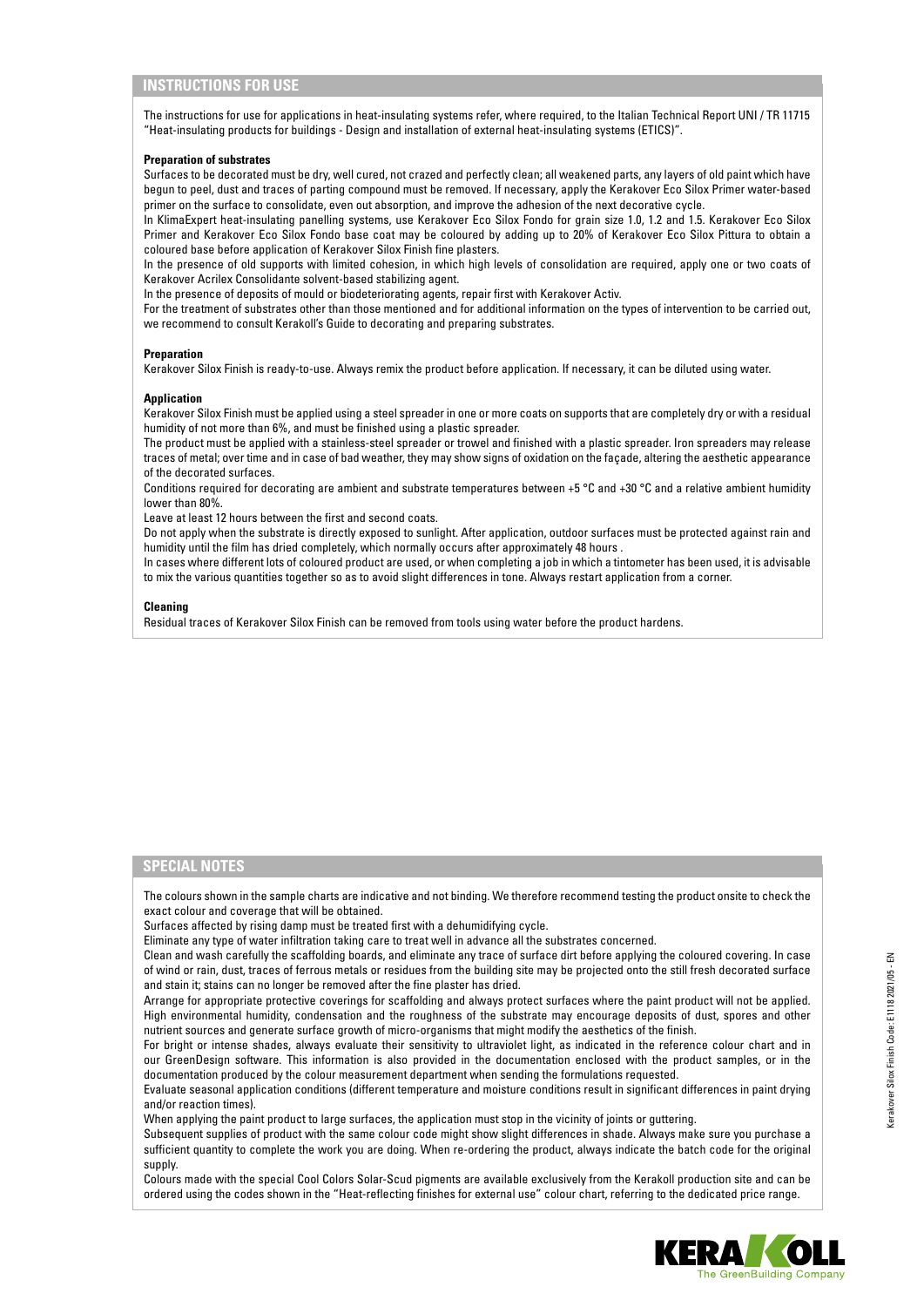#### *Grain size 0.7 mm:*

*Protection and decoration of internal and external surfaces involving application using a steel float and finishing using a plastic float of a compact effect, high coverage, mineral base using water-based, siloxane resins, providing high breathability and protection from atmospheric agents, pollution, bacteria, fungi and algae, such as Kerakover Silox Finish 0.7 mm by Kerakoll Spa, compliant with the performance requirements of Standard CE EN 15824, GreenBuilding Rating® 4. Permeability to water vapour class V1 (high) under EN ISO 7783-2, permeability to liquid water class W3 (low) under EN 1062-3, adhesion ≥ 0.3 MPa under EN 1542, thermal conductivity (*λ*) 0.83 W/(m K) under EN 1745:2002. Painted in the 69 colour shades of the Cool Colors Solar-Scud chart, Kerakover Silox Finish is formulated using special heat-reflecting pigments; they reflect much of the incoming solar radiation, thus remaining cooler and contributing to solve problems related to overheating of opaque vertical walls despite their intense colouring.*

#### *Grain sizes 1.0 – 1.2 – 1.5 mm:*

*Protection and decoration of internal and external surfaces and of panelling systems, involving application using a steel float and finishing using a plastic float of a high coverage, highly breathable, compact effect mineral base using water-based, siloxane resins providing protection from atmospheric agents, pollution, bacteria, fungi and algae, such as Kerakover Silox Finish (1.0 mm – 1.2 mm – 1.5 mm) by Kerakoll Spa, compliant with the performance requirements of Standard EN 15824, GreenBuilding Rating® 4. Permeability to water vapour class V1 (high) under EN ISO 7783-2, permeability to liquid water class W3 (low) under EN 1062-3, adhesion ≥ 0.3 MPa under EN 1542, thermal conductivity (*λ*) 0.83 W/(m K) under EN 1745:2002. Painted in the 69 colour shades of the Cool Colors Solar-Scud chart, Kerakover Silox Finish is formulated using special heat-reflecting pigments; they reflect much of the incoming solar radiation, thus remaining cooler and contributing to solve problems related to overheating of opaque vertical walls despite their intense colouring.*

| Appearance                            | white or coloured paste                                                   |  |
|---------------------------------------|---------------------------------------------------------------------------|--|
| <b>Volumetric mass</b>                | $\approx$ 1.85 kg/ $\ell$                                                 |  |
| Chemical nature                       | acrylic-siloxane emulsion                                                 |  |
| Shelf life                            | $\approx$ 18 months from production in the original sealed packaging      |  |
| Warning                               | protect from frost, avoid direct exposure to sunlight and sources of heat |  |
| Pack                                  | 25 kg buckets                                                             |  |
| Temperature range for application     | from $+5$ °C to $+30$ °C                                                  |  |
| Humidity of the substrate             | $\leq 6\%$                                                                |  |
| Waiting time between subsequent coats | $\geq$ 12 hrs                                                             |  |
| Maximum thickness per layer:          |                                                                           |  |
| - grain size 0.7 mm                   | $\approx 0.7$ mm                                                          |  |
| - grain size 1.0 mm                   | $\approx$ 1.0 mm                                                          |  |
| - grain size 1.2 mm                   | $\approx$ 1.2 mm                                                          |  |
| - grain size 1.5 mm                   | $\approx$ 1.5 mm                                                          |  |
| Coverage per single coat:             |                                                                           |  |
| - grain size 0.7 mm                   | $\approx$ 1.5 kg/m <sup>2</sup>                                           |  |
| - grain size 1.0 mm                   | $\approx$ 1.8 kg/m <sup>2</sup>                                           |  |
| - grain size 1.2 mm                   | $\approx$ 2.1 kg/m <sup>2</sup>                                           |  |
| - grain size 1.5 mm                   | $\approx$ 2.4 kg/m <sup>2</sup>                                           |  |

#### **PERFORMANCE**

| HIGH-TECH                                                                                                                         |                                                              |                |
|-----------------------------------------------------------------------------------------------------------------------------------|--------------------------------------------------------------|----------------|
| Permeability to water vapour                                                                                                      | class V1 (high)                                              | FN 7783-2      |
| Permeability to water in liquid form                                                                                              | class W3 (low)                                               | FN 1062-3      |
| spects the Kuenzle theorv                                                                                                         | $w < 0.5$ kg /m <sup>2</sup> ·h <sup>0,5</sup> – $S_0 < 2$ m | 18550 N        |
|                                                                                                                                   | > 0.3 MPa                                                    | <b>FN 1542</b> |
| Thermal conductivity ( $\lambda$ )                                                                                                | 1.21 W/(m K)                                                 | FN 1745.2002   |
| <b>Reaction to fire</b>                                                                                                           | Class A2-s1, d0                                              | FN 13501-1     |
| Cool Colors Solar-Scud (KIRO1- KIR69)                                                                                             |                                                              |                |
| Values taken at +20 ± 2 °C, 65 ± 5% R.H. and no ventilation. Data may vary depending on specific conditions at the building site. |                                                              |                |